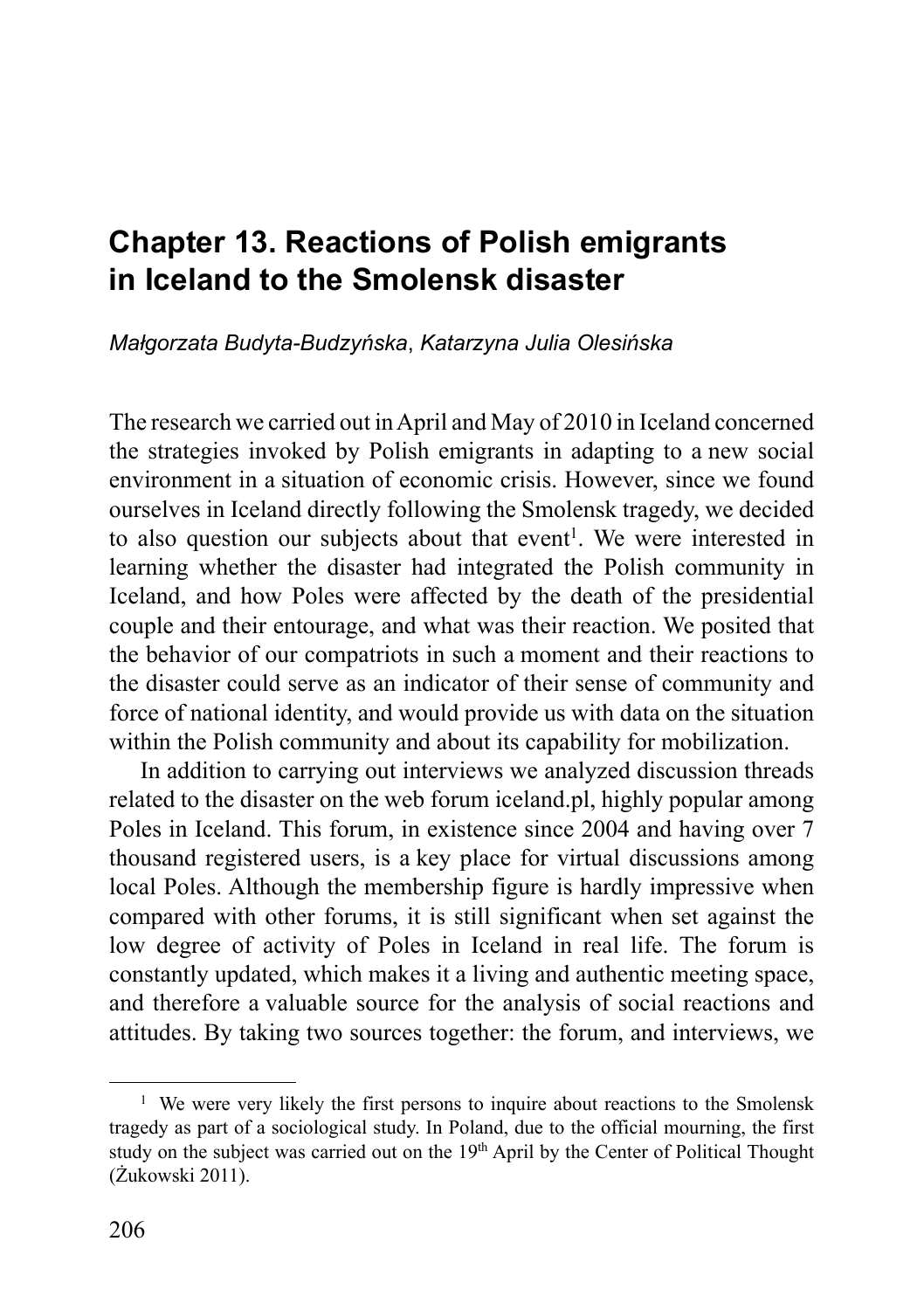have succeeded in obtaining a fuller description of the emotions felt by Poles in Iceland following the disaster.

### **Reactions following the disaster**

Poles learned about the disaster on the morning of  $10<sup>th</sup>$  April 2010, by way of text messages, TV, Internet, and phone calls from the home country. Initially, many of them were confused, realizing something had happened but had no clear idea what it was, because the Internet links were overloaded. One of our interlocutors had the following recollection of the atmosphere of that day at home:

"My God, what's going on, I say it must be war in Poland. My husband says to me, go on the Internet. The problem was that we could find nothing at all on the Internet, because Polish portals were so overloaded nothing could be displayed, everything was hung or blocked" (interview 7).

On Saturday, 10<sup>th</sup> April, around noon, the first brief message appeared on the iceland.pl forum bordered by crosses: "+++ in relation with today's tragedy near Smolensk +++"; nobody added anything, commented, nor used the forum for a public expression of grief for the disaster, or to summon others to mourning ceremonies.

On the same day in the afternoon, a Mass was held in a Catholic church to honor the victims of the disaster, attended by Iceland's Prime Minister, the Speaker of Parliament, and the Polish Vice-Consul. This Mass was organized spontaneously – attendants came notified by text messages. According to witnesses, about 200 persons attended, though others set the number at around 400 – the church was full. Flashes of the Mass were shown on Icelandic television channels. One of the attendants to the Mass, asked whether Poles had come together in the face of the tragedy, responded "I guess so, because nobody was looking cross at anyone else, at the moment Bonus [a discount supermarket chain in Iceland] didn't matter much" (interview 23). At the Polish school, teachers held an assembly for the children instead of regular classes.

On the next day (Sunday) there was a Polish Mass in the Catholic church, followed by a vigil in front of the Polish Consulate. Names of the victims were read, flowers were laid and lights were lit. About 40 persons attended, a small number considering the 11 thousand making up the immigrant community, but still more than at other Polish community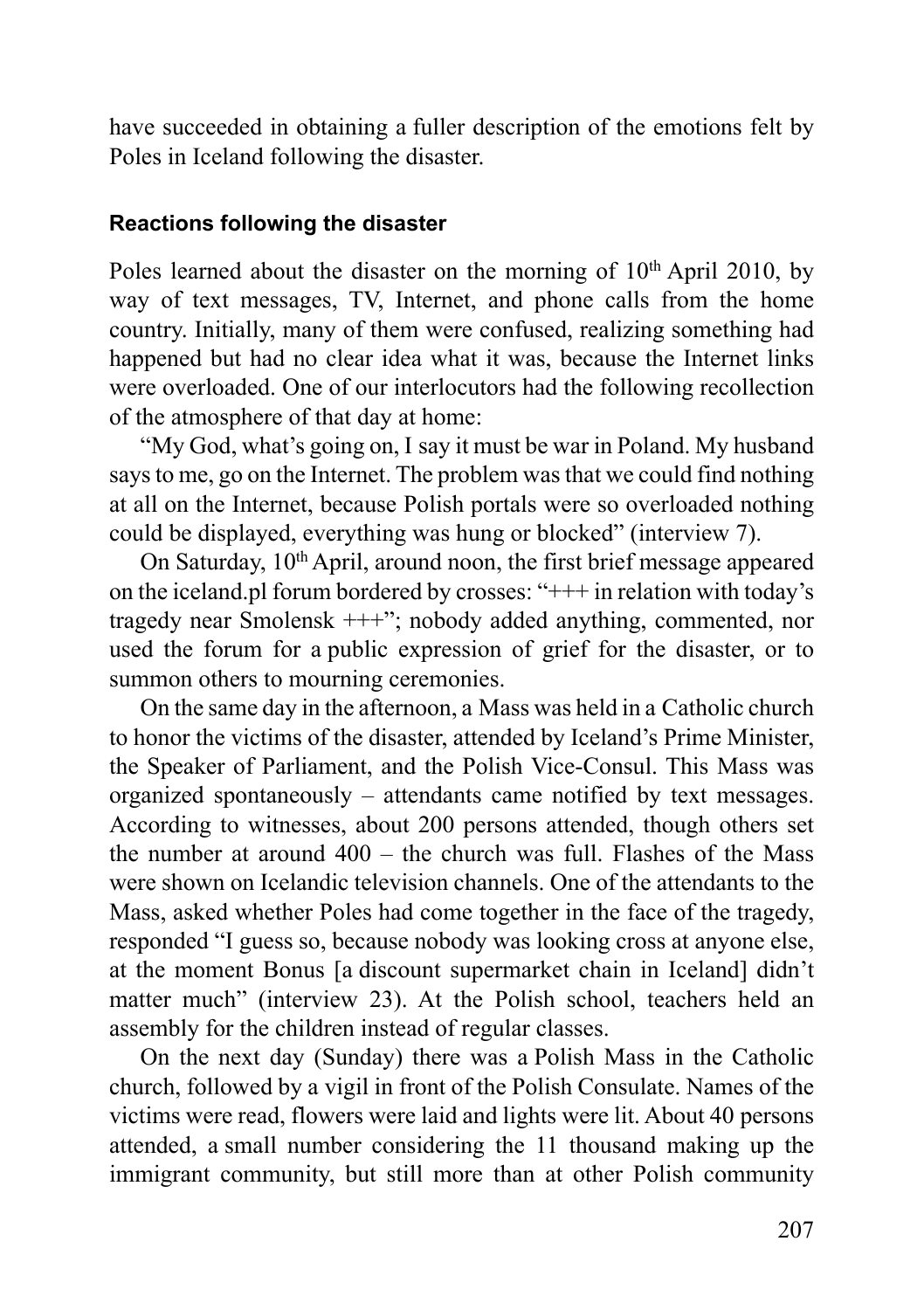meetings. The Consulate put out a book of condolences, but the general feeling was that this was too little, what was expected was a statement and a stronger involvement in the organization of ceremonies. Our subjects said: "I saw a bit that people were indignant that there wasn't a great amount of flowers in front of the Consulate, few candles, the Consulate didn't release a statement, there was some ill talk about the Consulate there" (interview 7).

In neighborhoods inhabited by Poles one could see Polish flags or scarves in national colors in the windows, the Polish shop flew a flag at half-mast. Some Polish cars were decorated with black cloth.

According to our subjects, in the face of the tragedy, Poles wanted to be together, the tragedy united them  $-$  "we went there to be together"; "we talked a lot together"; "the disaster shook us". However, this unity was present in declarations rather than in reality, as shown by the number of attendants to ceremonies or of signatures in the book of condolences.

Some Poles who knew of the Masses and the vigil by the Consulate did not attend, because they were at work, are not interested in politics, don't attend church or live in distant locations. Some, however, did not know about the ceremonies, indicating a relatively weak flow of information and the lack of a Polish center to coordinate the minority's actions and initiatives.

Generally speaking, Poles in Iceland are not well organized – this is their own opinion, as well as that of the Consulate, few of them attend Polish community functions (the only successful undertakings were a charity collection and a call-up of fans for a Poland-Iceland game), instead they meet more frequently in smaller groups of relatives or acquaintances. One may say that the Polish minority in Iceland possesses a large social capital understood in the sense of the ability to use social networking towards ends like finding a job or a home – social capital as defined by Bourdieu, however. its social capital in Coleman's terms is weak – meaning a weak capability of self-organization. In the latter meaning, social capital has to do with the level of trust and sense of unity, and this is something Poles in Iceland lack. They haven't brought along with them from Poland an experience of self-organization, they lack solidarity and mutual trust, and there is no single institution to coordinate their actions. In Reykjavik there presently exist three quasi-centers of Polish life: the Consulate, a Polish store, and a church (or strictly speaking, two Polish priests) and,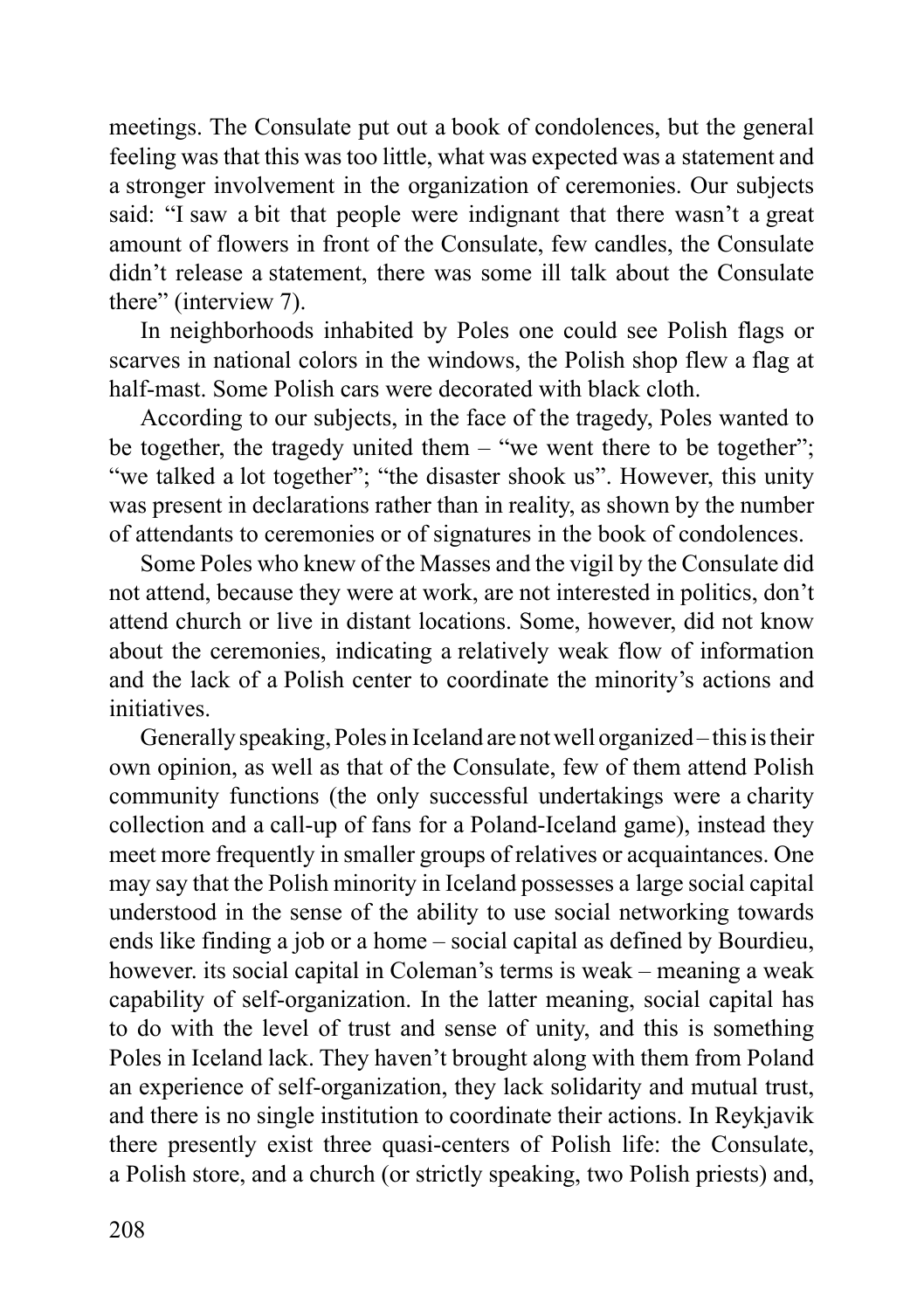moreover, there exists a Saturday Polish school – operated privately by several young Polish women, without official recognition, but which is slowly becoming the main focus of Polish activities<sup>2</sup>. The school's impact is, however, limited since initiatives born there reach only those who have children at school age (until recently there was also a bar under the name "Polonia", which served as a meeting place for some Poles, however, others tended to avoid it).

The Smolensk tragedy to some extent served to overcome the weak organization of the Poles, and caused them to "feel together" and manifest their nationality in public, by displaying flags, wearing distinctive scarves and ribbons; however, this eruption of national feeling in the face of the disaster was rather brief, died down before long, and did not involve all members of the community.

#### **Reactions of Icelanders to the Smolensk disaster**

All the subjects called attention to the numerous expressions of sympathy which they received from average Icelanders  $-$  their acquaintances, neighbors and coworkers, and a wide majority found this pleasantly surprising, although it should be noted that some were critical, and pointed out they found those reactions out of tune with the situation: "To me it was strange… when they approached me with condolences, while I did not feel personally affected by some great tragedy, you know. National mourning, okay I understand, and I join in it, but it's not a personal matter that would be grounds for condolences to myself" (interview 47).

Our interviewees recalled that Icelandic politicians saw a need to address Poles in Iceland with personal recollections of the Polish president: "Iceland's president gave very fond recollections of Lech Kaczyński, saying how he felt him to be a friendly person towards himself, and how the Poles offered that loan to Iceland, that supposedly Lech Kaczyński spoke about needing to come to visit Iceland because of the large number

<sup>&</sup>lt;sup>2</sup> Official recognition would be under the terms of "consultive facility" approved by the Polish Ministry of Education, and would allow certificates issued by the school to be recognized in Poland. The Polish school in Reykjavik does not hold such status, in spite of being very large by the standards of emigrant community schools. It was founded in 2008 and is currently attended by nearly 200 children of diverse age, and operates classes at the levels of elementary, middle school and high school.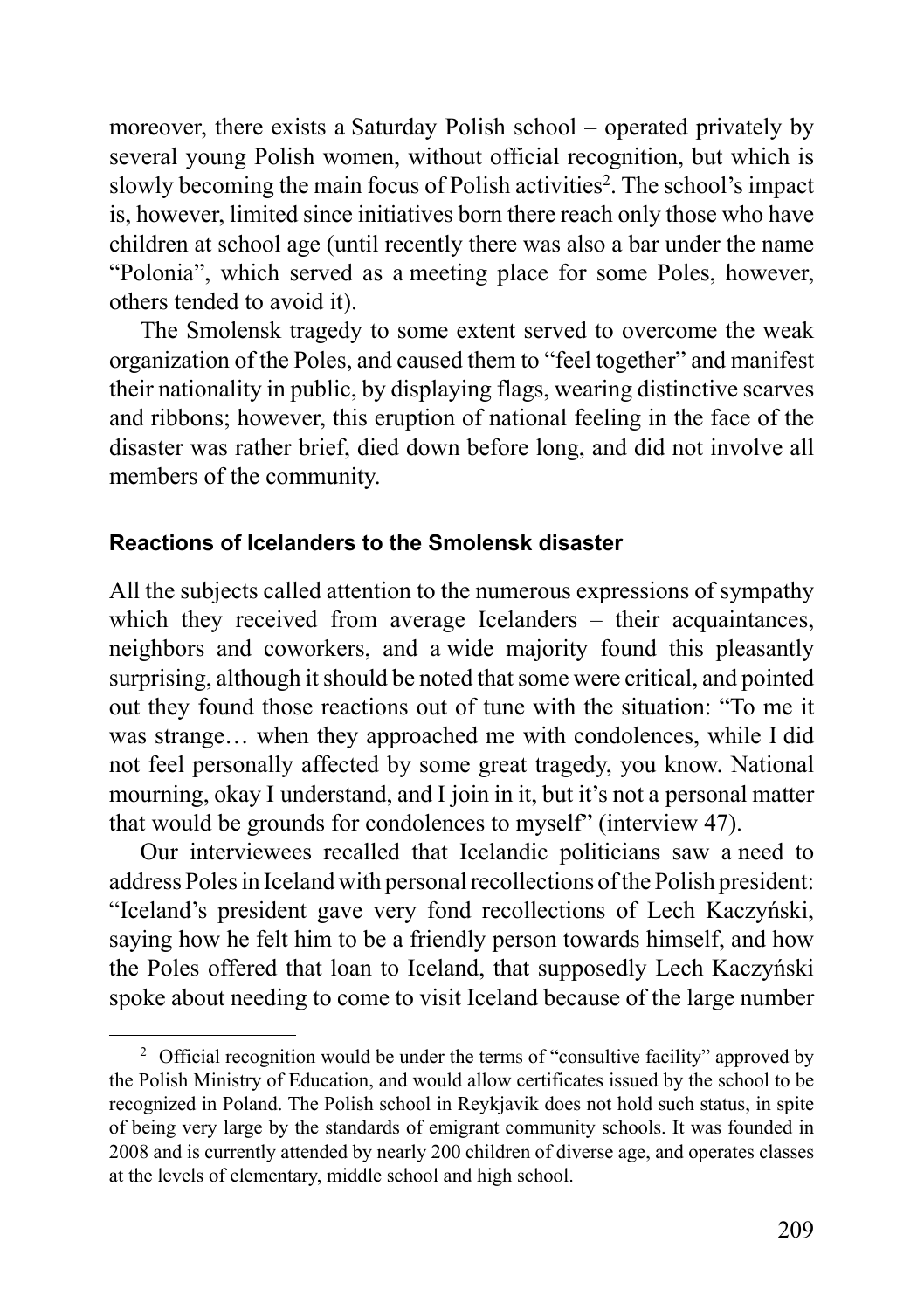of Poles here, and wanting closer relations between Poland and Iceland. He spoke with great warmth" (interview 18).

A majority of subjects noted, however, that Icelandic media showed relatively little interest in the Smolensk tragedy – with a half-page report in the newspapers, and TV reports only on the days of the accident and of the funeral – in stark contrast with highly detailed accounts for instance in the Finnish press or on British television. Poles bitterly remarked that the media paid little attention to the disaster: "(…) here it's like that they can write day by day about all sorts of things, while of the disaster they made only a single mention. I was a bit surprised not to see more reporting on this topic" (interview 7).

Many of our interlocutors stressed the superficial character of the interest in the tragedy, with no attempt being made to understand the situation in the context of the Katyń anniversary: "They don't really see the relation between Katyń 70 years ago and the present tragedy. All they saw was the crash of this specific airplane. They don't really grasp any of the complexity of the issue of Katyń" (interview 7).

It's possible that this lack of interest in the disaster and the situation in Poland (in spite of the large number of Poles in Iceland) has deeper roots in Icelandic culture and history – the nation's long isolation, and applies more generally than just to Poles and Poland. As stated by Kirsten Hastrup, a Danish anthropologist who spent many years studying life in Iceland, Icelanders have learned to live solely by their own history, treating their ancestors from the period of initial settlement as the "others" in relation to whom national identity is shaped and as the point of reference for all the history of Iceland (Hastrup 2008). Traditionally, in Iceland interest was focused on the country's own medieval history, there was a lack of strong influence from other cultures or of exchange with other communities on a scale like it took place on the continent. This separateness, independence and lack of stronger bonds with Europe continues to be felt today.

## **The Smolensk discourse**

After the initial shock caused by the tragedy, on Sunday,  $11<sup>th</sup>$  of April, debate started on iceland.pl about how the victims of the disaster should be commemorated – whether by external signs of mourning, such as lit candles, black ribbons on cars, or national flags; or whether mourning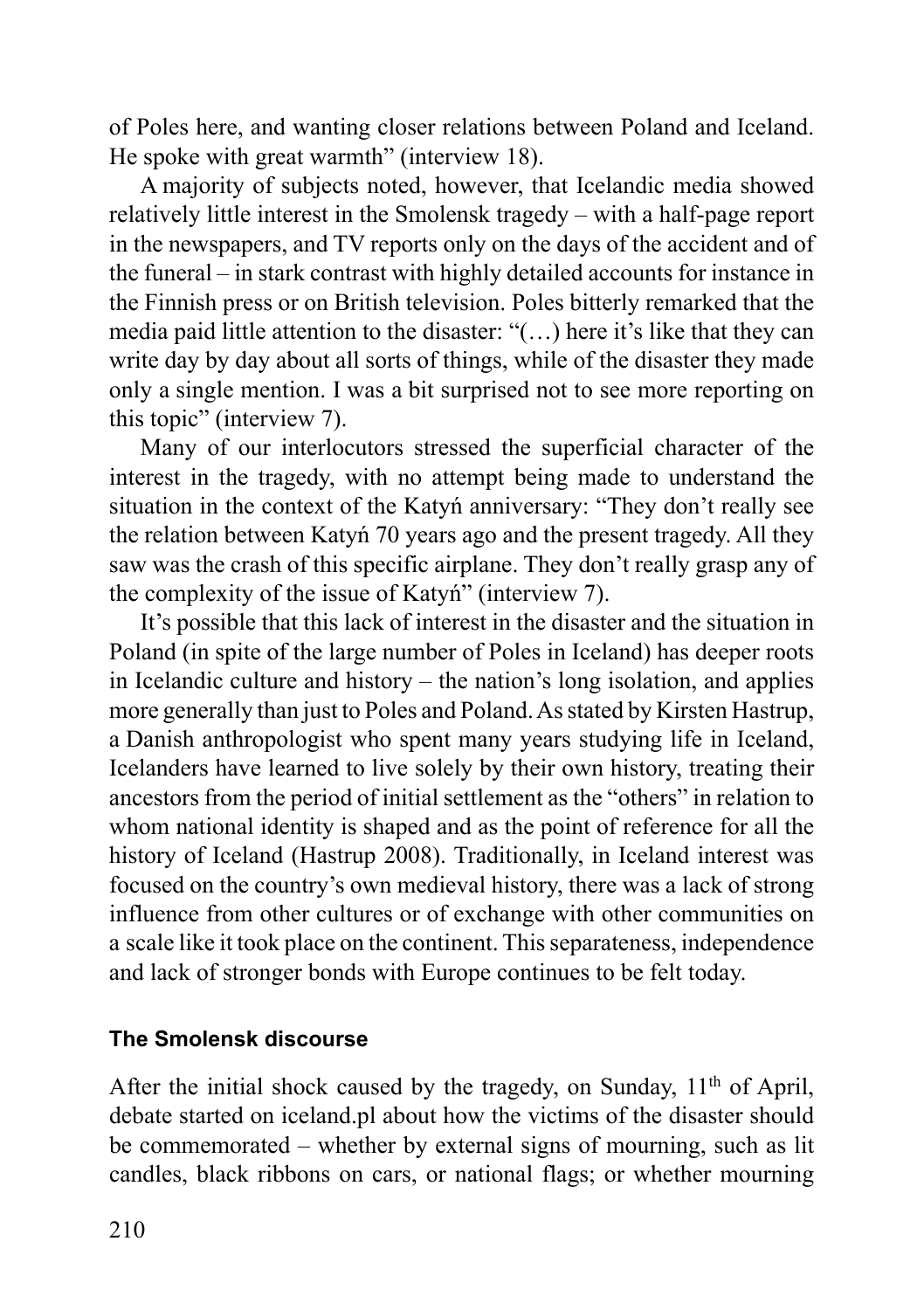is an individual and personal matter and need not be publicly displayed. Some were openly disappointed by the small number of lights lit in front of the Consulate: "I feel distaste for what I saw by the Consulate. There were at most 20 lamps. Congratulations, I'm at a loss for words to say how I feel"*.* Others argued that it's not the number of torches that proves the depth of grief and sadness: "grief is in the heart and not on your car, public display is pointless, it's better to spend time on silent reflection and prayer" (iceland.pl). It should be admitted that the exchange of posts did not take an aggressive turn and was quite polite by the standards of Poland's Internet sites. Some people stressed that those who died were traveling to commemorate those murdered in Katyń 70 years ago, and now it's our duty to light a lamp in their memory, to ensure the memory is passed on.

"Our President of the Republic Lech Kaczyński died wanting to pay homage and light a lamp in honor of those murdered in Katyń, so now it's our turn for all the POLES to display SOLIDARITY in honoring the memory of all those who died in that plane accident" (iceland.pl).

The greatest attention was devoted on the Polish forum to discussions about the possible causes of the accident. As usual in the case of air accidents, conspiracy theories surfaced, and this is hardly surprising considering the lack of detailed information and the scope of the tragedy, which triggered a need for explanation – an airplane crash is strong food for the imagination. The thread on iceland.pl titled *Discussion on the causes of the Smolensk disaster* has 16 pages of posts, while other threads usually grow to two or at most three pages.

Another topic that appeared on iceland.pl was the debate about the burial of the presidential couple at the Royal Castle of Wawel. The forum's administrators set up a poll asking for the users' opinion on this subject. The result of the poll was that 57 persons were against this burial, and 33 supported it; a total of 90 persons answered the poll, which we can take to mean that interest in the topic was not very high. The Wawel topic failed to ignite major emotions and died down rather soon. By that time, many Icelandic Poles were already tired of the subject of Smolensk and of the extended mourning. At the same time there was a lot happening in Iceland: a volcano eruption paralyzed air traffic, cutting Iceland off from a half of the world (flights to and from America continued), relations with the UK became yet more strained after the March referendum on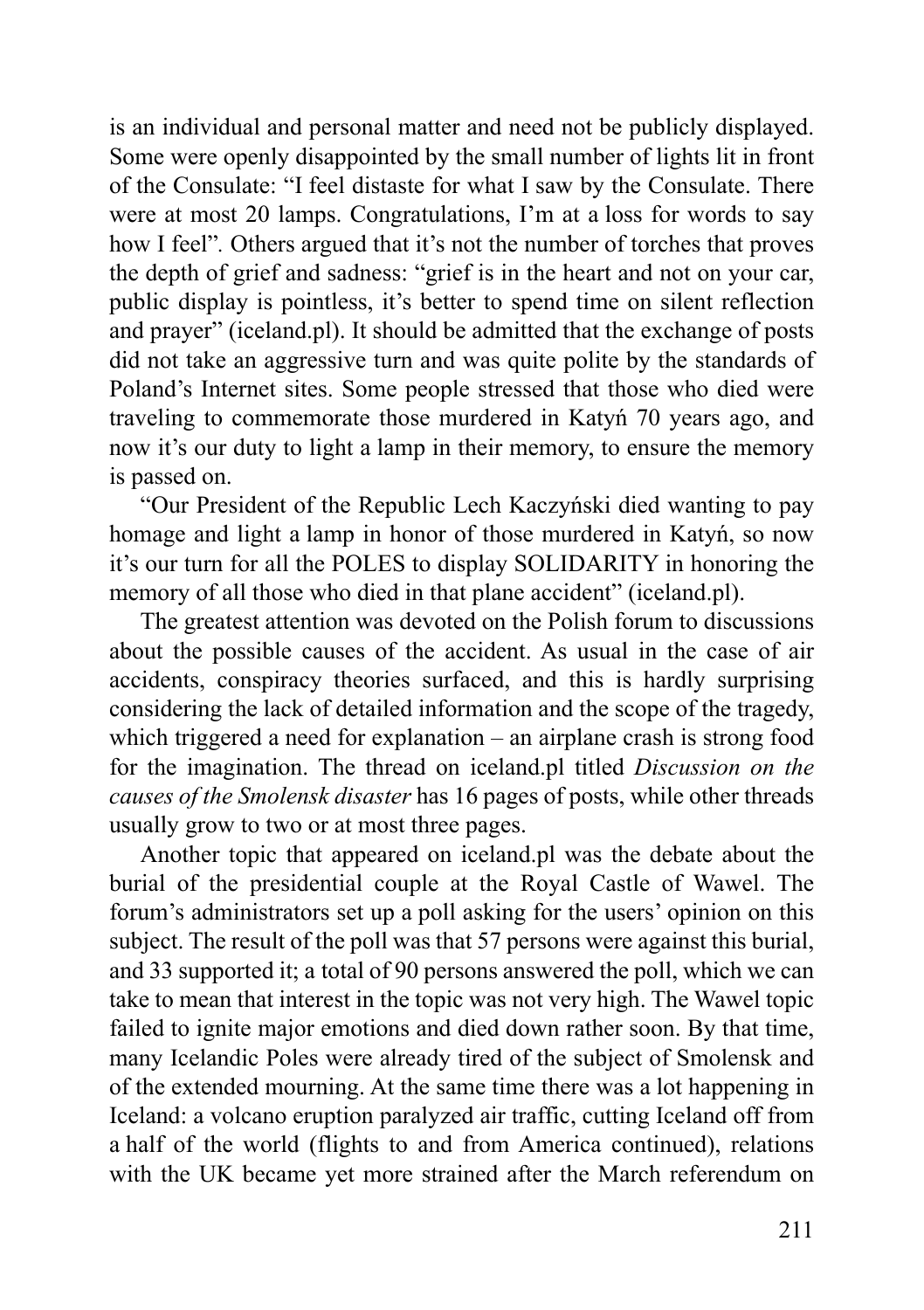the payment of the debts made by Icelandic banks – within the context of Iceland those events were of greater importance.

*In Poland this led to a kind of national depression rather than to a national mourning (…) people got hot-headed… In my opinion, it could be felt in Poland that this went on too long and became terribly tiresome. When we switched on a Polish channel it was all about who is going to be there and who won't, all yet before the funeral, so I ended up switching to CNN. You see, I need to watch something else, I can't go on getting more and more depressed all the time. So what I think is, this went on for too long, and became too theatrical* (interview 15).

What is notable is the lack of discussion about the role of the media in its prior presentation of Lech Kaczyński, and a complete lack of any attempts to give an appraisal of his presidency. Not a single post appeared with commentary on the late president's activities, which could have been a trigger of further debate. Such an appraisal requires some reflection and deeper analysis, which is something Poles in Iceland usually have no time for.

To summarize, the Smolensk disaster united Poles in Iceland only to a certain degree; a few initiatives referring to this event did appear. Following Tomasz Żukowski (2011) we may classify them as religious activities (mourning Masses), national activities (exhibiting flags, wearing ribbons, lighting candles), and civic activities (the vigil by the Consulate, school assembly for children). Participation in ceremonies devoted to the disaster was not universal: many Poles did not attend, and some were not aware of such acts at all. On the iceland.pl forum discussion following the disaster was focused on two topics: the possible causes of the accident, and forms of commemorating its victims. Opinions among the forum's users were split, but not to the same extent as in Poland, stated less aggressively and free of derogatory terms and insults. The distance from Poland and the different issues that Poles in Iceland deal with appear to have mellowed the disputes concerning events in Poland; one might say metaphorically that the icy waves of the Atlantic served to cool down emotions.

Most of our subjects were not indifferent to the situation in the home country. They followed the events in Poland as they developed by reading web portals, and some of them – by watching Polish television and from